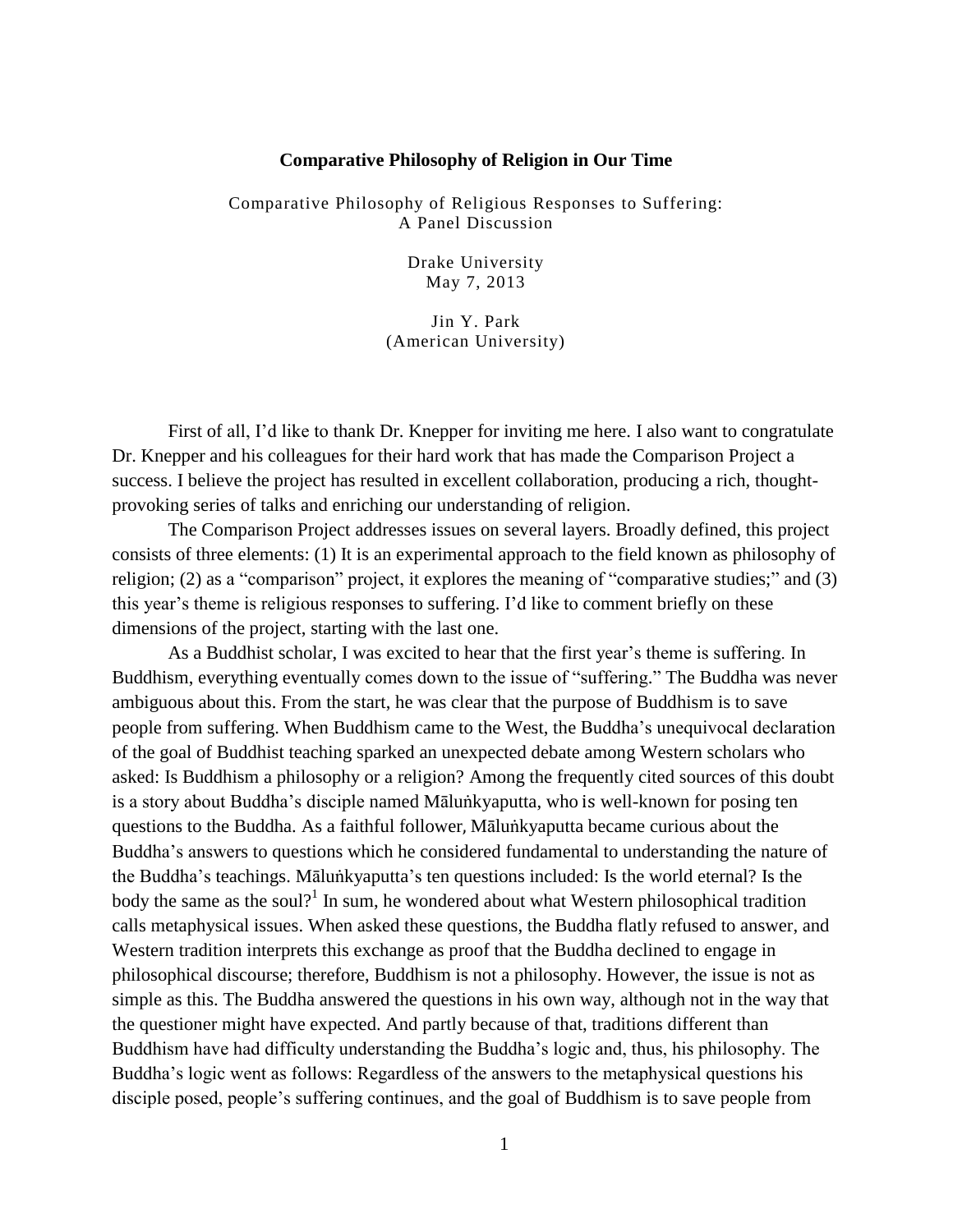suffering.<sup>2</sup> I tell you about this episode, because it is precisely such moments that demonstrate why comparative studies are imperative to understand others whose cultures and modes of thinking are different than one's own.

A comparative study is, among other things, a dialogue, and a dialogue is a two-way path. French philosopher Maurice Merleau-Ponty (1908–1961) describes the dialogic relationship between the subject and object as "chiasm." The interlocutors meet at the junction of two lines, like the letter  $X^3$ . The Comparison Project, as I understand it, has tried to create this junction, a shared space among different religions through discussion of the theme of suffering.

The six presentations and two interfaith dialogues in this year's project have shared some themes. I would broadly categorize them as follows: (1) violence, (2) suffering, (3) mourning, (4) healing, and (5) dealing: What do we do next? What is the role of religion in these five categories?

## I. Violence

Violence is the obvious beginning of suffering. Speakers in the project dealt with a number of major tragedies in human history: slavery, the massacre of Native Americans, the Holocaust, the Nanjing massacre, comfort women, and the Milwaukee shooting. The unambiguous reality of the violence of these historical moments and the magnitude of suffering they caused have led humans to search for the cause of violence so that we can understand these incidents, deal with them, share them with the victims, and prevent more violence.

Jacques Derrida (1930–2004) described how violence occurs on three levels. Derrida states that violence begins with articulation, when one makes distinctions through a linguistic system. The first layer of violence, which takes the form of naming, paves the way for the second layer of violence realized as evaluation and the creation of institutional systems such as moral regulations and laws. Out of this second layer of violence emerges more empirical and physical violence, or "what is commonly called evil, war, indiscretion, rape."<sup>4</sup> The tragedies discussed in this year's talks were the third layer of violence, according to Derrida's interpretation, and they took on the most visible and familiar form of violence. At the "origin" of violence, however, according to Derrida, lies the identity principle, which is represented by the language we use and the rules and regulations of our society.

## II. Suffering

Suffering is an inevitable result of violence.

Let me ask some rather brutal questions: Why do we want to know about suffering? Why are we concerned about it? The suffering addressed by the presentations in this project occurred at specific historical moments to people who are not "you" or "me." Why does it matter to any of us? How sensitive are we to the suffering of the people around us, in our community, and in the world? For example, according to a recent survey, 1 out of 6 Americans lives in poverty.<sup>5</sup> How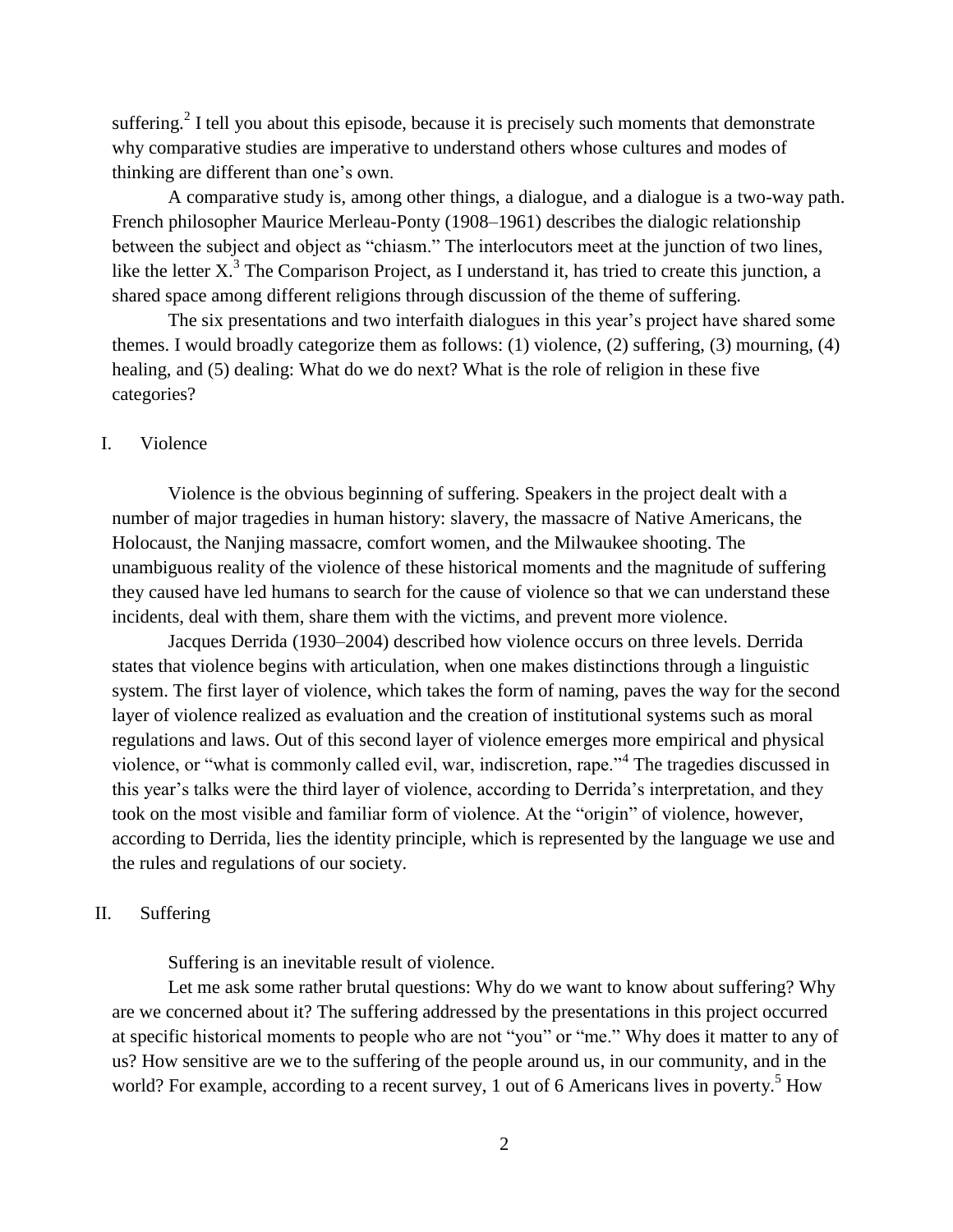sensitive are we to this reality of suffering in our time? We need to identify a certain common denominator which connects us to the suffering of "others" and enables us to think about the relationship between one's self and others and about how religion functions to create a shared space between them. I will return to this issue shortly.

## III. Mourning

After suffering occurs, how do religious traditions respond? One of the most noticeable responses is "mourning." Professor Singh emphasized how the Sikh, both immediate victims of the shooting and others, continue to remember the victims, the violence, and the suffering. Professor Kopf underlined the ethics of memory and posed the question: What do we remember and what do we forget in the process of commemoration?

What does mourning entail? Mourning is an act of remembrance, a promise to not forget, to not commit a person or an event to oblivion. Why do we want to remember something *unless* in some way we are ready to continue the ideas, the legacy, the inheritance that we received from the person or the event that we commemorate? Here, I once again reference Derrida, whose works deeply engaged with philosophical interpretations of acts of mourning.<sup>6</sup> In a book written in memory of Paul de Man, Derrida states, "What is recalled to memory calls on responsibility. How to *think* the one without the other?"<sup>7</sup> Mourning then is not simply an act of remembrance; it is an act confirming one's obligations to what one remembers.

# IV. Healing

To carry out one's responsibilities and remember a person or event, one needs to recover normalcy, and healing is a path to normalcy. A "dialogue or communion with the Divine" in the Sikh tradition; dancing to the rhythm of nature in a Native American religion; the emphasis on justice, empathy, and forgiveness in Islam as represented by Abdelkader; and the Buddhist call for a reconceptualization of identity and the exercise of compassion in response to the Nanjing massacre—these religiously informed practices are all ways to regain normalcy.

## V. Dealing: What do we do now?

# 1) Philosophy of Religion

The philosophy of religion emerged as academic field at a certain point in the intellectual history of the West. This field has been specific to a certain region and tradition: Regionally, it is based on Western philosophy, and religiously, it is based on the Abrahamic religious tradition. Indeed, in the East Asian tradition, distinct terms for "philosophy" (哲學, Jap. *testugaku*; Chi. *zhéxué*; Kor. *ch'ŏrhak*) and "religion" (宗教, Jap. *shūkyō*; Chi. *zōngjiào*; Kor. *chonggyo*) were created only in the mid-19<sup>th</sup> century. Japanese philosopher Nishi Amane (西周 1829-1897),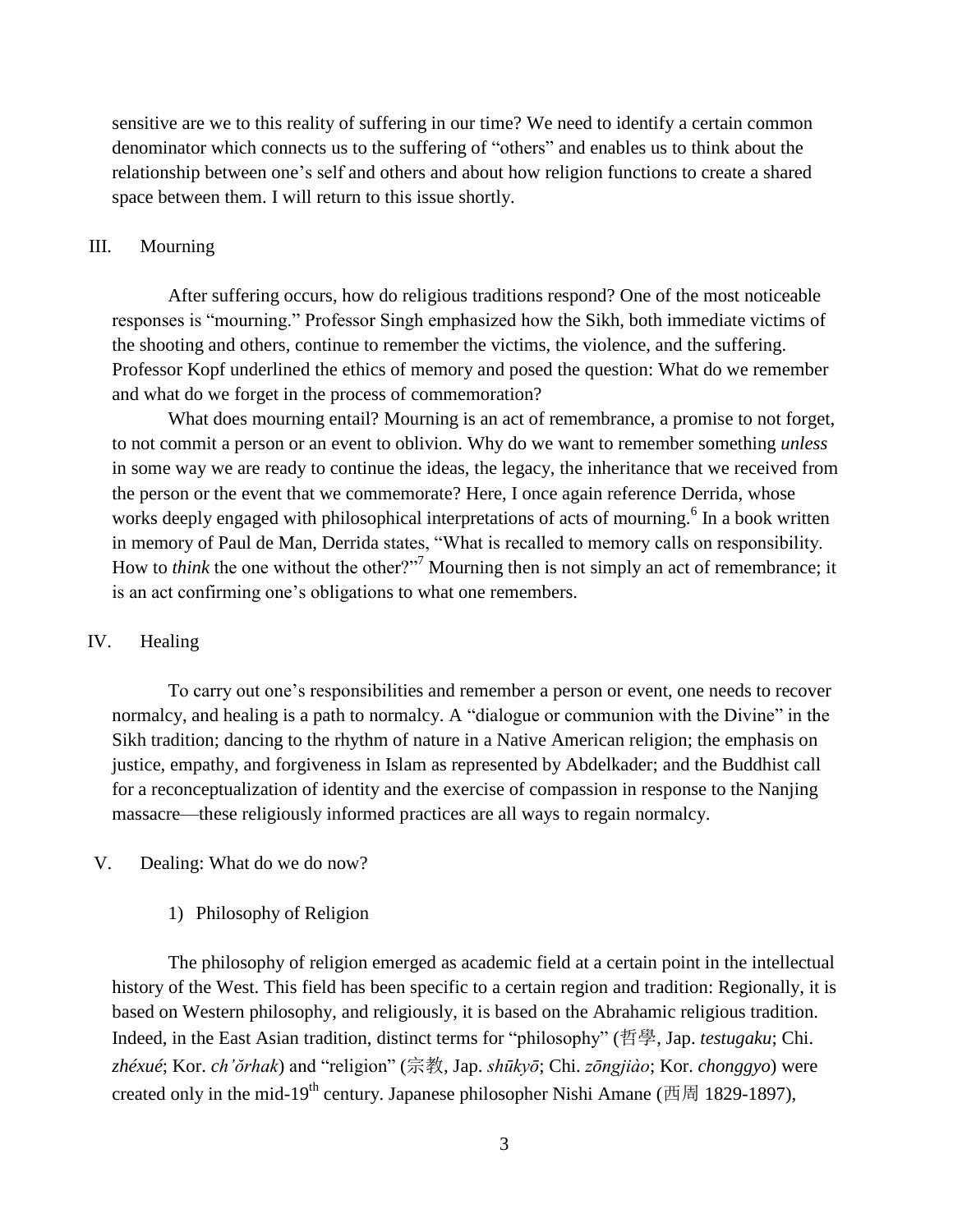introduced the term "philosophy" in an 1874 publication. 8 The word "religion" entered the region through a translation of a letter from Commodore Perry in 1853.<sup>9</sup> If philosophy of religion is to claim relevance to our time, it needs to open up its boundaries and incorporate thus far excluded religious traditions. Precisely this is, to my understanding, a goal of the Comparison Project.

Comparing the content of the talks delivered at this year's project with the perennial themes of philosophy of religion reveals some differences. First, the speakers at this project were less concerned about defining and proving the existence of God, a key theme in traditional philosophy of religion. Instead, they were more concerned with how we as humans understand and deal with tragedy. Secondly, instead of focusing on granting justice for wrongdoing and condemning perpetrators—another traditional topic in philosophy of religion, which has been attempted to explain the existence of evil—these presenters more often than not emphasized the cultivation of virtuous action, forgiveness, compassion, and empathy.

In my perspective, these two characteristics of this year's talks indicate the direction in which philosophy of religion must go in our time, which more than ever is diverse, multicultural, and globalized as the differences among people and cultures have become more keenly visible.

2) Comparative studies: How do we open our identity?

The Comparison Project proposes comparison as an effective means to deal with the issues of our time. What does comparison as an intellectual activity involve? Among other things, it calls for opening up one's boundaries by learning about and from others.

How then do we move from a fixed concept of identity to an open identity? How do we go beyond community-specific responses to suffering and respond to tragedies with an open identity? Religious responses to suffering, as discussed in the presentations in the Comparison Project, were mostly based on the presenter's identity as a Jewish, German, Sikh, American Indian, or Christian scholar. Does knowledge automatically transform into virtuous action? Does education about other religions and the suffering of others necessarily facilitate sharing suffering? The Buddhist tradition deals with these issues through the relationship between wisdom and compassion. Wisdom arises from one's understanding of the Buddha's teaching, and compassion means the exercise of wisdom through virtuous action. How does one make wisdom alive through compassionate actions? How do we make "their" suffering our own? Is this a goal of the Comparison Project at all?

This is one question that this year's project has left us to ponder. To pose a possible answer, I would like to return to the idea of "mourning" and Derrida's proposal that mourning is inevitably related to obligation. Building on the idea of mourning, Derrida discusses an inheritance as a source of responsibility. As an heir receives and becomes responsible for an inheritance, existence makes one responsible simply for the very fact of being alive. Derrida states: "*To be* … means … to inherit. All the questions on the subject of being or of what is to be